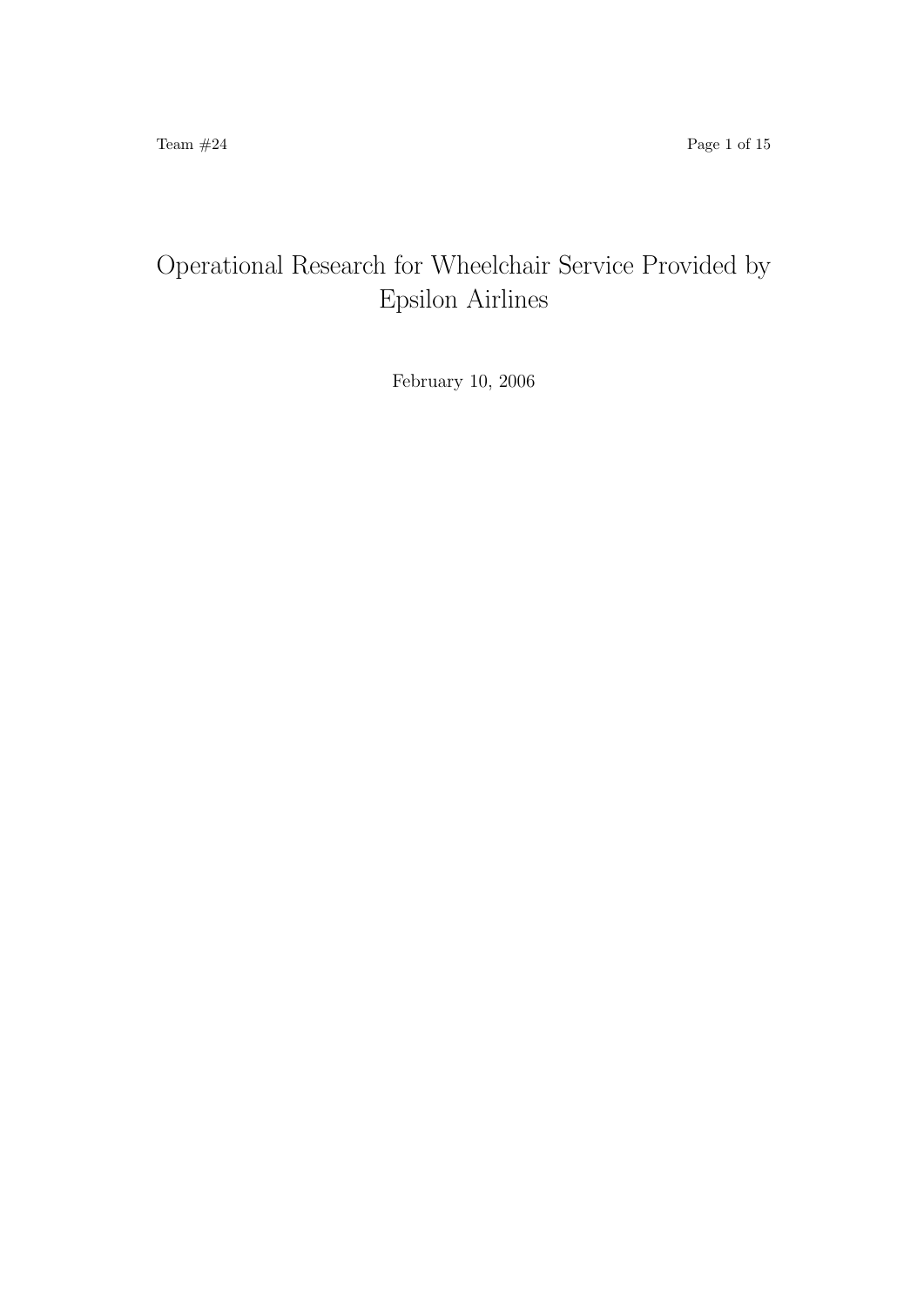# Contents

| 1        |                                                                                               | Introduction   |                                                                                           | $\bf{3}$                  |  |  |  |  |  |
|----------|-----------------------------------------------------------------------------------------------|----------------|-------------------------------------------------------------------------------------------|---------------------------|--|--|--|--|--|
|          | 1.1                                                                                           |                | Mathematical approach- Operational Research                                               | 3                         |  |  |  |  |  |
|          | 1.2                                                                                           |                |                                                                                           | $\sqrt{3}$                |  |  |  |  |  |
|          | $1.3\,$                                                                                       |                | Requirements of a good model $\dots \dots \dots \dots \dots \dots \dots \dots \dots$      | 4                         |  |  |  |  |  |
| $\bf{2}$ | Cost                                                                                          |                |                                                                                           | $\overline{\mathbf{4}}$   |  |  |  |  |  |
|          | 2.1                                                                                           |                |                                                                                           | $\overline{4}$            |  |  |  |  |  |
|          | 2.2                                                                                           |                |                                                                                           | $\overline{5}$            |  |  |  |  |  |
| $\bf{3}$ |                                                                                               | Airport        |                                                                                           | $\bf 5$                   |  |  |  |  |  |
|          | 3.1                                                                                           |                |                                                                                           | $\bf 5$                   |  |  |  |  |  |
|          | 3.2                                                                                           |                |                                                                                           | $\boldsymbol{6}$          |  |  |  |  |  |
|          | 3.3                                                                                           |                |                                                                                           | $\,6\,$<br>$\overline{7}$ |  |  |  |  |  |
|          | Airport Size and Configuration Affect on Cost<br>3.4                                          |                |                                                                                           |                           |  |  |  |  |  |
|          | $3.5\,$                                                                                       |                |                                                                                           | $\,7$                     |  |  |  |  |  |
|          | 3.6                                                                                           |                | Escort Walking Distances for Modeled Airport Configurations                               | 7                         |  |  |  |  |  |
| 4        |                                                                                               | Passengers     |                                                                                           | 7                         |  |  |  |  |  |
|          | 4.1                                                                                           |                | Percentage of transferring passengers that require wheelchair assistance                  | $8\,$                     |  |  |  |  |  |
|          | 4.2                                                                                           |                | Predicted vs. Unpredicted Passengers requiring wheelchairs                                | $8\,$                     |  |  |  |  |  |
|          | 4.3                                                                                           |                |                                                                                           | $8\,$                     |  |  |  |  |  |
|          | 4.4                                                                                           |                | Distribution of Transition Time Lengths $\dots \dots \dots \dots \dots \dots \dots \dots$ | $8\,$<br>8                |  |  |  |  |  |
|          | 4.5<br>Busyness of gates throughout the day $\dots \dots \dots \dots \dots \dots \dots \dots$ |                |                                                                                           |                           |  |  |  |  |  |
| 5        |                                                                                               | Wheelchairs    |                                                                                           | 9                         |  |  |  |  |  |
|          | 5.1                                                                                           |                |                                                                                           | 9                         |  |  |  |  |  |
|          | 5.2                                                                                           |                |                                                                                           | 10                        |  |  |  |  |  |
| 6        |                                                                                               | <b>Storage</b> |                                                                                           | 10                        |  |  |  |  |  |
|          | 6.1                                                                                           |                |                                                                                           | 10                        |  |  |  |  |  |
| 7        | <b>Escorts</b>                                                                                |                |                                                                                           | 11                        |  |  |  |  |  |
|          | 7.1                                                                                           |                |                                                                                           | 11                        |  |  |  |  |  |
|          | 7.2                                                                                           |                |                                                                                           | 11                        |  |  |  |  |  |
|          |                                                                                               | 7.2.1          |                                                                                           | 11                        |  |  |  |  |  |
|          |                                                                                               | 7.2.2          | Effect of First Approximation on Cost in an airport withOUT an                            |                           |  |  |  |  |  |
|          |                                                                                               | 7.2.3          | Effect of First Approximation on Cost in an airport WITH an Epsilon                       | 12                        |  |  |  |  |  |
|          |                                                                                               |                |                                                                                           | 13                        |  |  |  |  |  |
|          |                                                                                               | 7.2.4          | Second Approximation- the most accurate and optimal cost $\dots$ .                        | 13                        |  |  |  |  |  |
| 8        |                                                                                               | Conclusion     |                                                                                           | 14                        |  |  |  |  |  |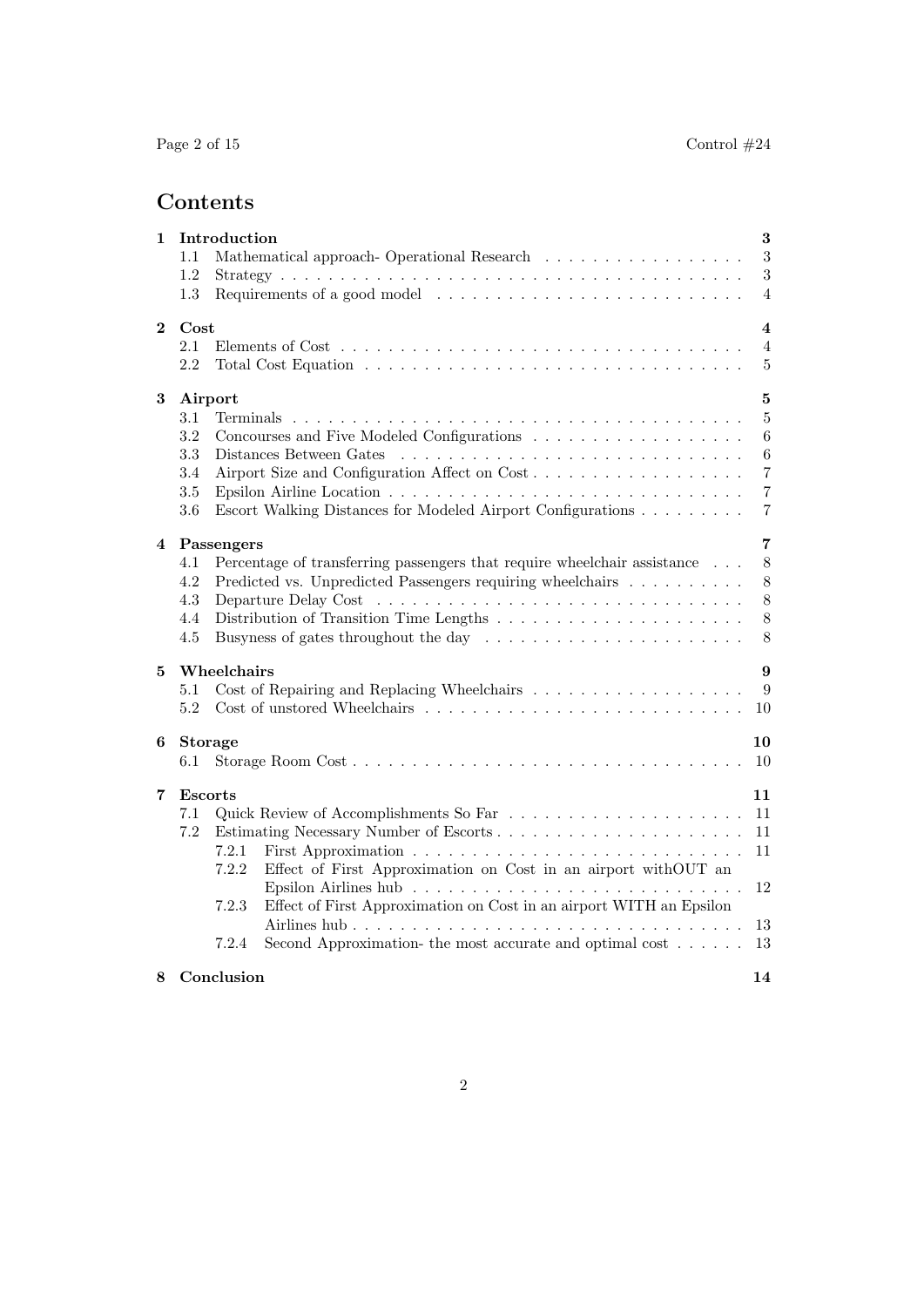## 1 Introduction

For many people, air travel is the safest, easiest, and quickest means of long distance travel. Wheelchair handicapped citizens, however, can encounter hardship when traveling by air, because of the need to travel quickly between gates in order to make connecting flights despite their impairments. Airlines provide escorts and wheelchairs to passengers transferring between flights if they request wheelchair assistance. There are two favorable features of this service. Firstly, it makes traversing large airport terminals easier for people with walking disabilities. Secondly, it cuts down on departure delay, the largest cost related to passengers, because wheelchairs would aid passengers in moving at a faster speed than they normally would.

As a consultant group, it is our task to predict and minimize the cost of implementing such a wheelchair service in an airport. In minimizing cost, we determine a policy for scheduling escorts and managing wheelchairs in the short term and long term.

#### 1.1 Mathematical approach- Operational Research

The closest mathematics applicable to our problem is Operational Research. Operations Research is:

the attack of modern science on complex problems arising in the direction and management of large systems of men, machines, materials, and money... [by developing] a scientific model of the system, incorporating measurements of factors such as chance and risk, in order to predict and compare the outcomes of alternative decisions, strategies, and controls. The purpose is to help management to determine its policy and actions scientifically [ref].

Even though operations research is well defined, it is heavily dependent on the system being worked with. There are common tools to deal with purely linear systems or dynamic systems, but they only give example based strategies [4]. Unfortunately, we were unable to find a previously developed system that was analogous to an airport. Thus, we developed our airport system from scratch, but develop a strategy to solve the problem using operation research as inspiration.

#### 1.2 Strategy

Before we start optimizing cost, we have to model the airport system. This involves three separate components:

- Elements that contribute to total monetary cost
- Physical airport layout
- Wheelchair passenger distributions throughout the airport with respect to time

After these are done being modeled, we can start analyzing the cost equation. This will be a complicated equation that will have many dependent factors. We will analyze these dependencies and impose conditions, defined by the airport system, with the hope that some may be simplified with little effect on accuracy. We will then start developing approximate solutions to estimate the total cost, and develop policies minimizing this cost.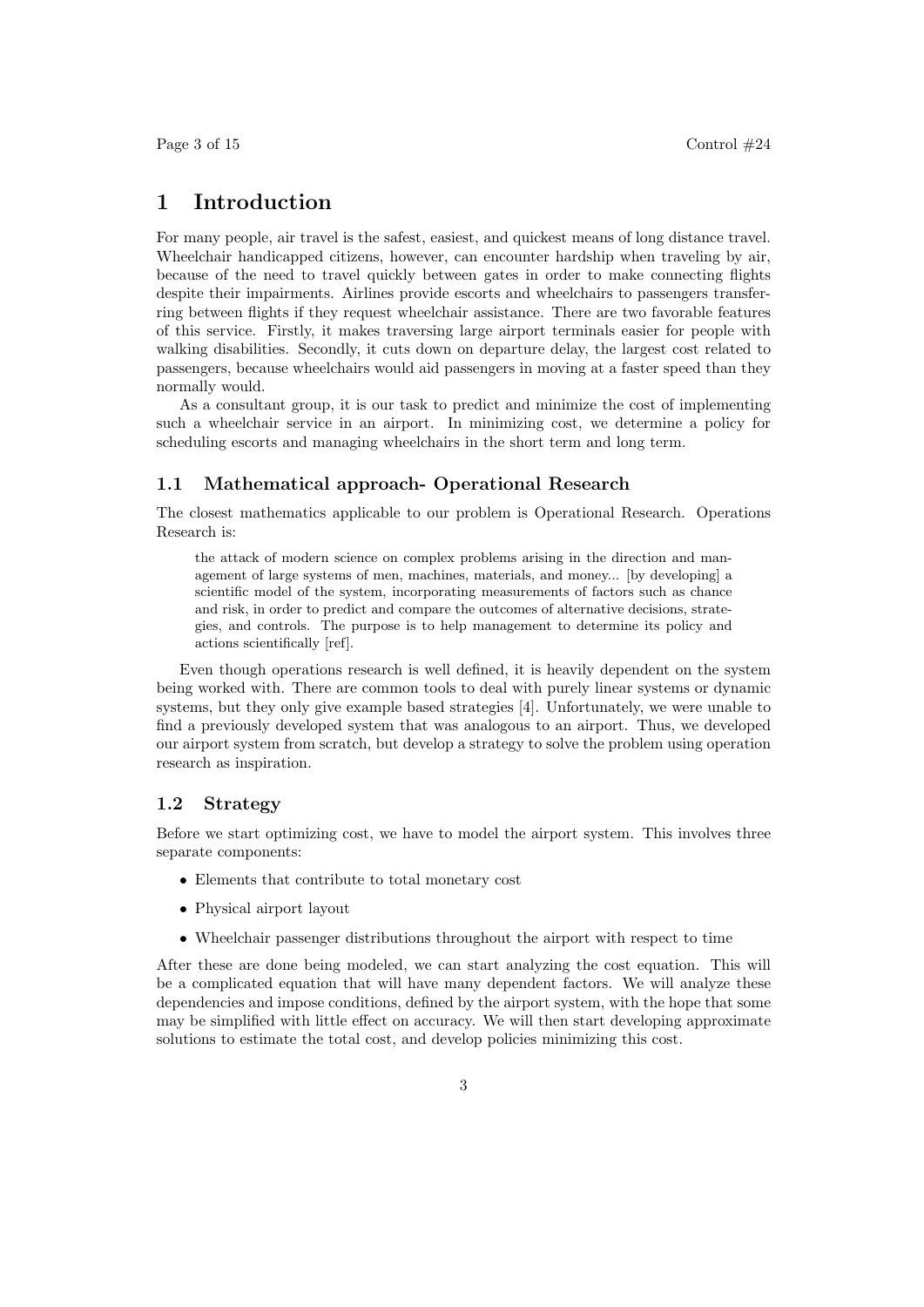#### 1.3 Requirements of a good model

A good model should meet these requirements:

- 1. It has an optimal cost in terms of number of escorts, number of wheelchairs, and policy for managing them.
- 2. It produces a policy that is easy to follow by escorts.
- 3. Its cost will be stable in extreme scenarios.
- 4. It is easy to implement and provides tangible long term improvement.

## 2 Cost

• Key Point: Having identified the components of the cost, we can develop an expression for the total monetary cost of airline wheelchair operations – the quantity which we want to develop a policy to minimize.

There are five distinct monetary costs that determines the necessary budget for the wheelchair service. The costs are:

- Wheelchairs repair and replacement
- Renting storage rooms for wheelchairs
- Liability of unstored wheelchairs
- Employment of escorts for disabled passengers
- Delay in aircraft departure due to lateness of passengers with wheelchairs

In order to define cost, we have to have some sense of what our airport is going to be. As will explain in the next section, we model the airport as a graph  $G(V, L)$  where V is the set of vertexes representing gates in an airport and  $L$  is the set of lines connecting gates, representing hallways in a concourse. The geometry of the resulting graph models accurately the concourses in an airport. At any particular time, on any particular vertex, there will be a certain number of preoccupied escorts, unoccupied escorts, available wheelchairs, unavailable wheelchairs, amount of storage, and scheduled and unscheduled passengers in need of wheelchair assistance.

#### 2.1 Elements of Cost

To model these costs, we look at:

- $E$ , the total number of escorts at the airport at some time
- $\bullet$  W, the total number of wheelchairs at the airport
- $\bullet$  w, the amount of wheelchairs not in storage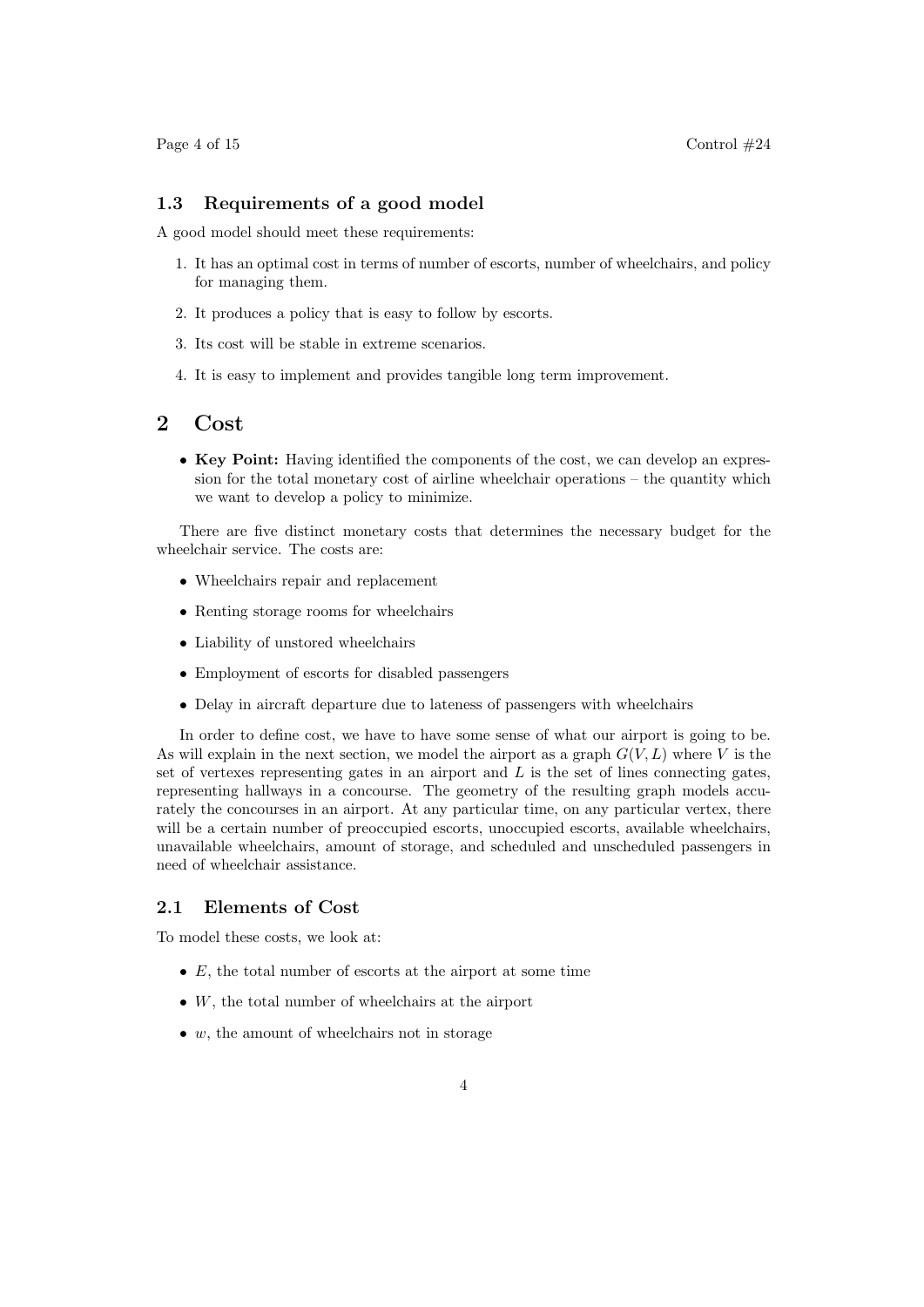- *S*, number of storage rooms
- $D_n$ , The amount of delay per passenger
- $k_1$  the cost of a single escort per unit time
- $k_2$ , the cost of repairing and maintaining wheelchairs per unit time
- $k_3$ , the cost of a single storage room per unit of time
- $k_4$ , the cost of unstored wheelchairs due to liability per unit time
- $k_5$ , the cost of delay per unit time

#### 2.2 Total Cost Equation

The total cost over a set period of time, C, to implement wheelchair service to passengers is given by the sum of the individual costs over the same period of time:

$$
C = k_1 E + k_2 W + k_3 w + k_4 S + \sum_{p \in P} (k_5 D_p).
$$

 $(P$  is the set of all passengers)

The rest of this paper's goal minimize  $C$  over the span of the whole day.

## 3 Airport

• Key Point: Our model of airport operations gives us the distances and travel times needed to calculate the movement component of the total cost.

We model the airport based solely on its physical features. We can define four general structures any airport has: Each airport has some number of terminals, each terminal has some configuration of concourses, and each concourse is comprised of gates that lie on the perimeter of the structure. The only relevant features are the gates, the paths between gates, and the location of wheelchair storage facilities.

#### 3.1 Terminals

Let us first analyze terminals. By looking at various international airports (Chicago O'Hare , Seattle-Tacoma, Miami, Frankfurt, Pittsburgh, and Denver) we see that they accommodate a wide variety of airlines.

International airports, which are always large, usually have three terminals. Each terminal serves mixed international and domestic flights. Domestic airports have only one terminal (Albuquerque Airport, Spokane Airport).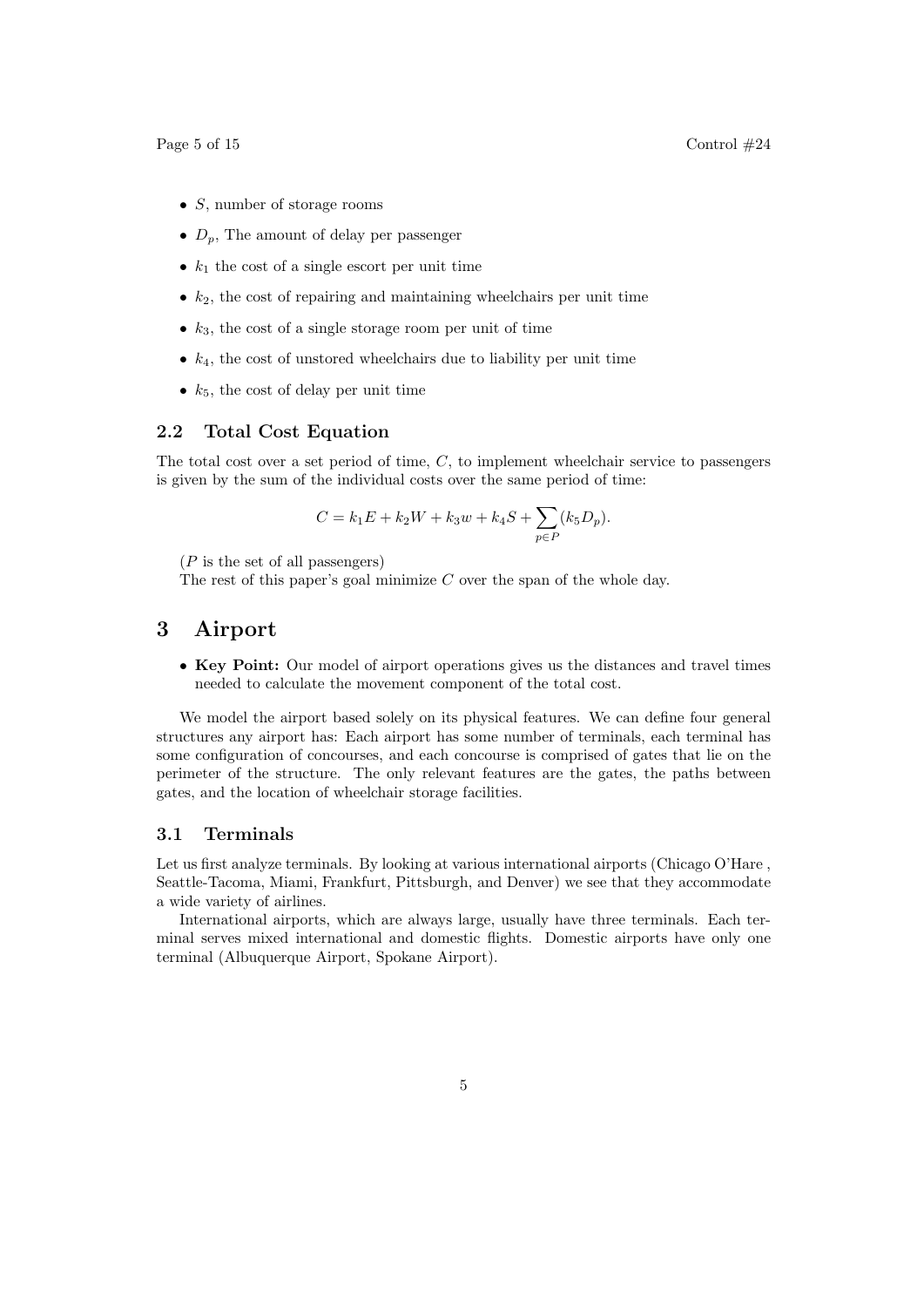#### 3.2 Concourses and Five Modeled Configurations

First, we note by analyzing the above mentioned airports, that a single airline company controls certain gates. These gates tend to be clustered. In some instances, a single airline controls an entire concourse (Miami International, for example), in which case it is called a hub. However, most airlines only control only a few gates in a concourse. We consider both situations: Airlines with few gates (on the order of 4 or 5), and many (on the order of 20).

Now, let us focus on the possible arrangements of concourses in a terminal. An airport terminal is divided into four categories: pier, satellite, semicircular, and mobile lounge terminals. Most airports use some combination of pier and satellite configurations: Chicago O'Hare, (Pier and Satellite), Seattle-Tacoma (Pier and Satellite), Miami (Pier), Frankfurt (Pier), Pittsburgh (Satellite), and Denver (Satellite), for examples. The other categories are less popular, and thus not considered in this model.

To get a variety of airports, we model airports with various configurations of terminals with different numbers of total concourses.

- One Concourse
	- Single satellite with gates on one side
- Two Concourses
	- Pier configuration of a branching concourse with gates all around
	- Satellite configuration with gates along one side of one satellite and all around the other.
- Four Concourses
	- Pier Configuration with four branches
	- Satellite Configuration with four parallel satellites

#### 3.3 Distances Between Gates

The distance between neighboring gates is fixed by the minimum separation between parked airplines, so it is directly related to wingspan. For simplicity, we assume all airplanes are the same size and use the average wingspan of several common aircraft at international airports. Also, at each airport discussed above, each concourse has roughly the same number of gates (close to 20). This allows us to approximate the length of the concourse and approximate the distance an escort will need to travel to get from one gate to another.

|          | Airplane | Wingspan | Capacity | Airplane             | Wingspan | Capacity |
|----------|----------|----------|----------|----------------------|----------|----------|
|          |          | meters)  |          |                      | (meters) |          |
| Table 1. | 757-200  | 38       | 228      | L <sub>1011</sub> -1 |          | 350      |
|          | 757-300  | 38       | 289      | DC10-10              | 50       | 375      |
|          | 767-200  | 48       | 285      | 777-200              | 61       | 420      |
|          | 767-300  | 48       | 325      | 747-100              | 60       | 505      |

The average wingspan of these aircraft is slightly below 50 meters. Thus we take the average gate separation to be 50 meters.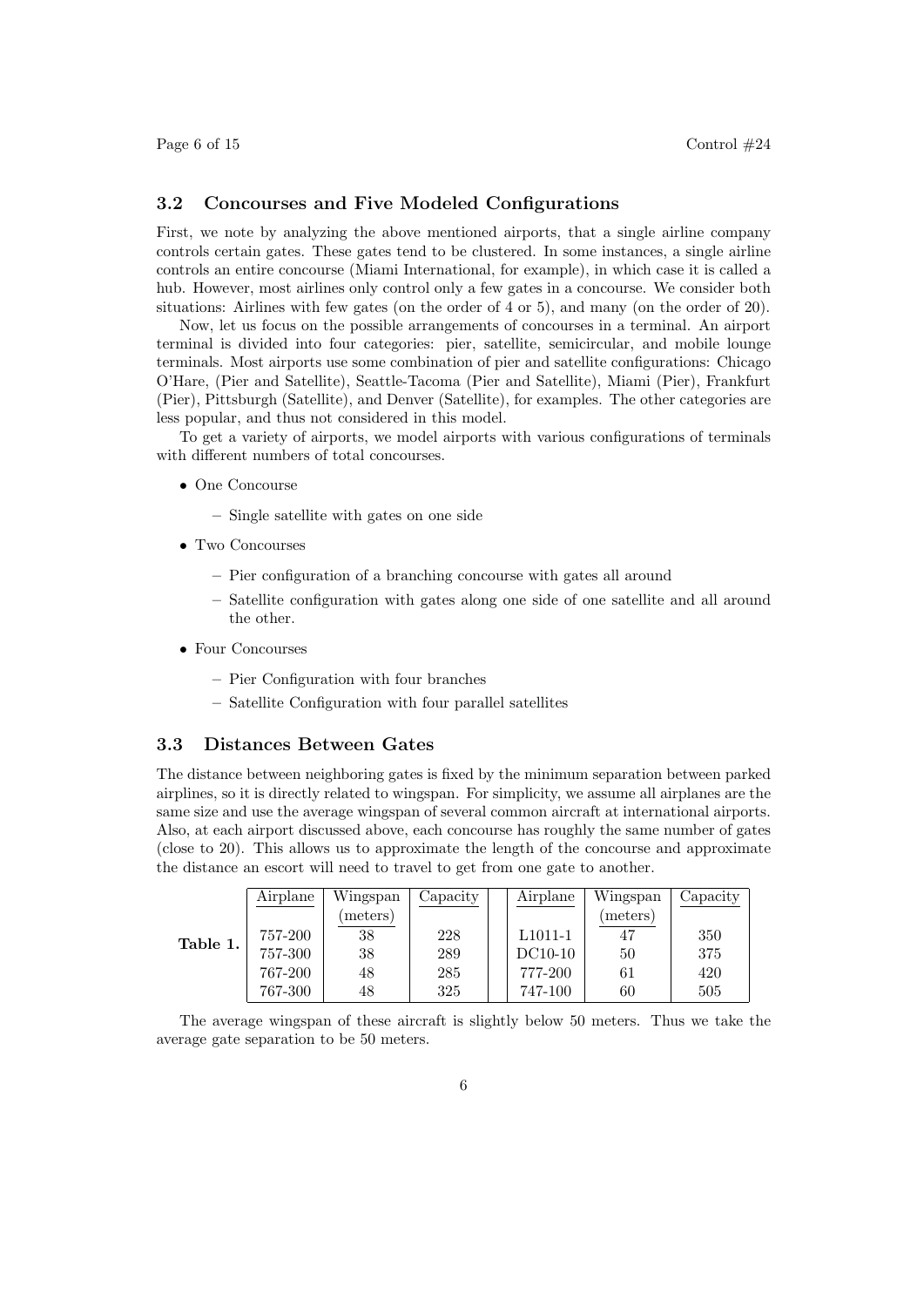#### 3.4 Airport Size and Configuration Affect on Cost

The reason we are modeling the physical airport is to get distances escorts will need to travel in order to get a passenger from their arrival gate to their departure gate. This will give us an idea of how many escorts are needed in order to get every passenger to their gate in a reasonable amount of time. A reasonable amount of time will be defined later. We can use distance to each gate to decide where to put wheelchair storage (the ideal location will minimize the average amount of time needed to reach any gate in a single concourse).

#### 3.5 Epsilon Airline Location

Since Epsilon Airlines only services their own customers, we know which gates escorts need to be near in order to receive passengers. What is unknown, however, is where the departure gates are. Without any specific information to the contrary, we assume that any gate in a terminal has the same probability. We do not include gates outside of the terminal of arrival.

We make the assumption that Epsilon Airlines controls the gates on the end of a concourse. This is so that the average distance to a gate is the largest possible value, and thus we deliberately overestimate the average time it takes for an escort to get to any gate in the terminal.

#### 3.6 Escort Walking Distances for Modeled Airport Configurations

Using distances between gates for five different airport configurations, and the average speed of a walker (1.3 meters a second), we compute the average time it takes to traverse the terminal (from arrival gate to departure gate). We get the following results:

| Table 2.                |                   |  |                          |                  |  |  |  |  |
|-------------------------|-------------------|--|--------------------------|------------------|--|--|--|--|
| Configuration           | Time              |  | Configuration            | Time             |  |  |  |  |
| Single concourse        | $5 \text{ min.}$  |  | Four pier Concourse      | $15 \text{ min}$ |  |  |  |  |
| Two Pier Concourse      | $10 \text{ min.}$ |  | Four satellite Concourse | $20 \text{ min}$ |  |  |  |  |
| Two satellite Concourse | $15 \text{ min}$  |  |                          |                  |  |  |  |  |

## 4 Passengers

• Key Point: Knowing the expected number of disabled passengers and the pattern of flight arrivals and departures throughout the day, along with what we know about the airport already, we can determine the delay component of the total cost.

Here we model the distribution passengers that arrive at the Epsilon Airlines gates throughout the day at an airport. This will give us how busy the escort service will bewhich will help us in estimating the number of wheelchairs required and the number of escorts required at any given point in the day.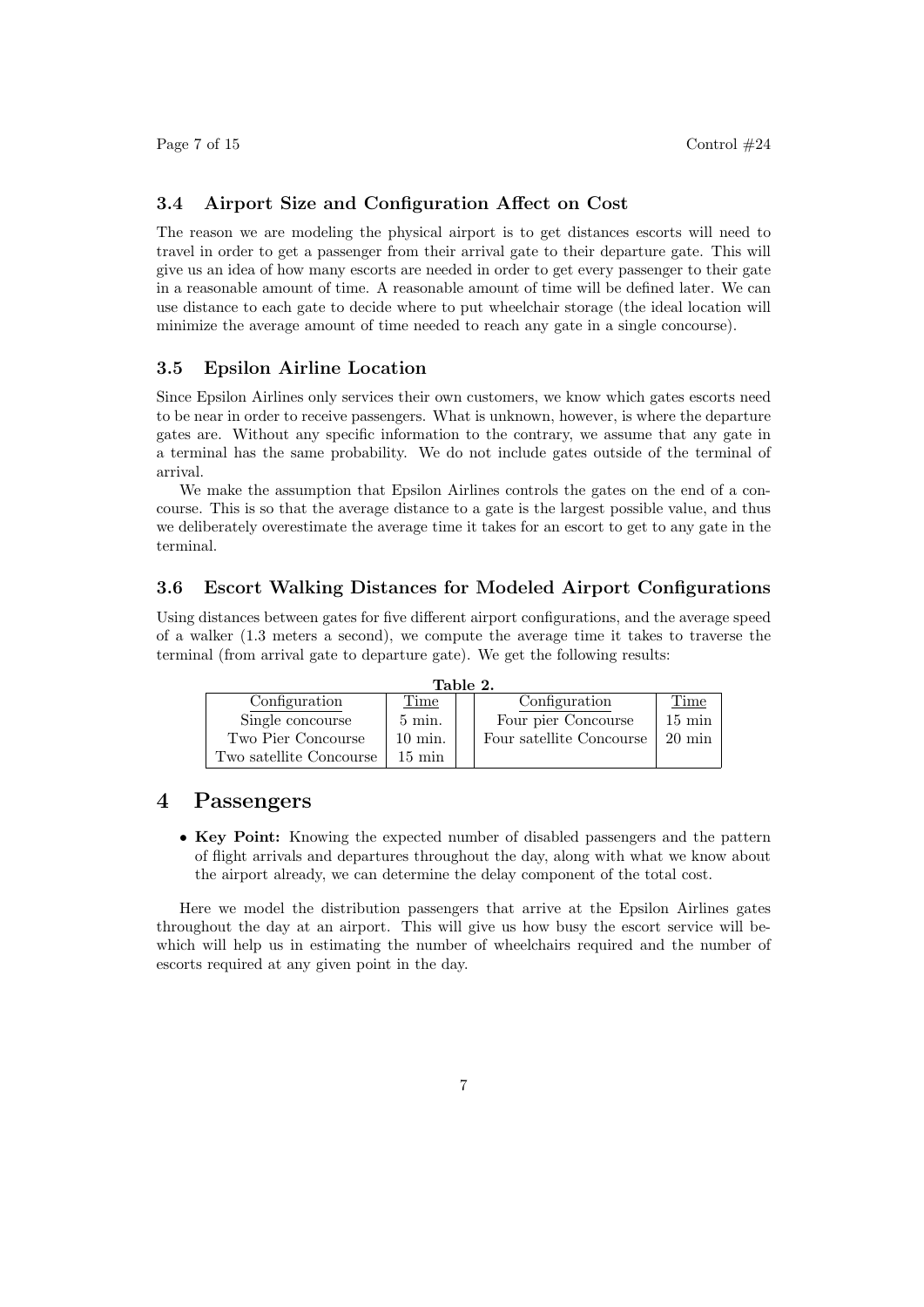#### 4.1 Percentage of transferring passengers that require wheelchair assistance

We assume the distribution of passengers in need of assistance is proportional to ratio of wheelchair disabled individuals to the whole population, suppose airline passengers are no more or less likely to be wheelchair disabled than any other people. The current population of America is estimated to be 300 million people, and the estimated number of people that require wheelchairs is estimated to be 1.6 million [ref's]. This indicates that 0.53% percent of American aircraft passengers require wheelchair assistance. We assume this percentage is fixed for the global population.

Out of these .53% passengers, 1/3 of them will transfer. Thus, 0.18% of all transferring passengers will wheelchair assistance.

#### 4.2 Predicted vs. Unpredicted Passengers requiring wheelchairs

There are two types of passengers we model that require wheelchairs: passengers that request wheelchair assistance well in advance, and passengers that request assistance a few minutes before reaching the arrival gate. From the view of escorts, these passengers are predicted and unpredicted, respectively. We have no estimate as to the average ratio of the two. Therefore, later in the paper, we will consider both extremes: all predicted, and all unpredicted.

#### 4.3 Departure Delay Cost

Departure delay is the biggest factor in cost, but it is also a hard value to calculate. It is possible to find reliable immediate monetary loss estimates, but including long-term elements, like service record and reliability, are much harder to estimate. The most reliable estimate for the total monetary loss states that it costs approx.  $1 \in (\$1.20)$  per minute for the first fifteen minutes, and then  $84 \in (\$100.10)$  per minute for any time after fifteen minutes [ref].

#### 4.4 Distribution of Transition Time Lengths

Inherent to the flight arrival and departure times, there is a distribution to how long passengers have to wait for an aircraft. The timeframe each passenger has to get to their gate restricts service times of escorts since a late arrival of a passenger delays the departure time of an aircraft.

#### 4.5 Busyness of gates throughout the day

We use activity levels at check-in desks for each day of the week (Figure XXXXX) to approximate the distribution for the overall activity level of the airport, and therefore the frequency of passenger arrival.

This has a couple notable features that we will use. We see that the airports receives most traffic between the early morning and the late evening. During this time, there is an unsteady decline in passengers.

Now we estimate the maximum number of passengers that require assistance in an hour. We assume that a flight, with an average of 450 passengers (from table 1), arrives and departs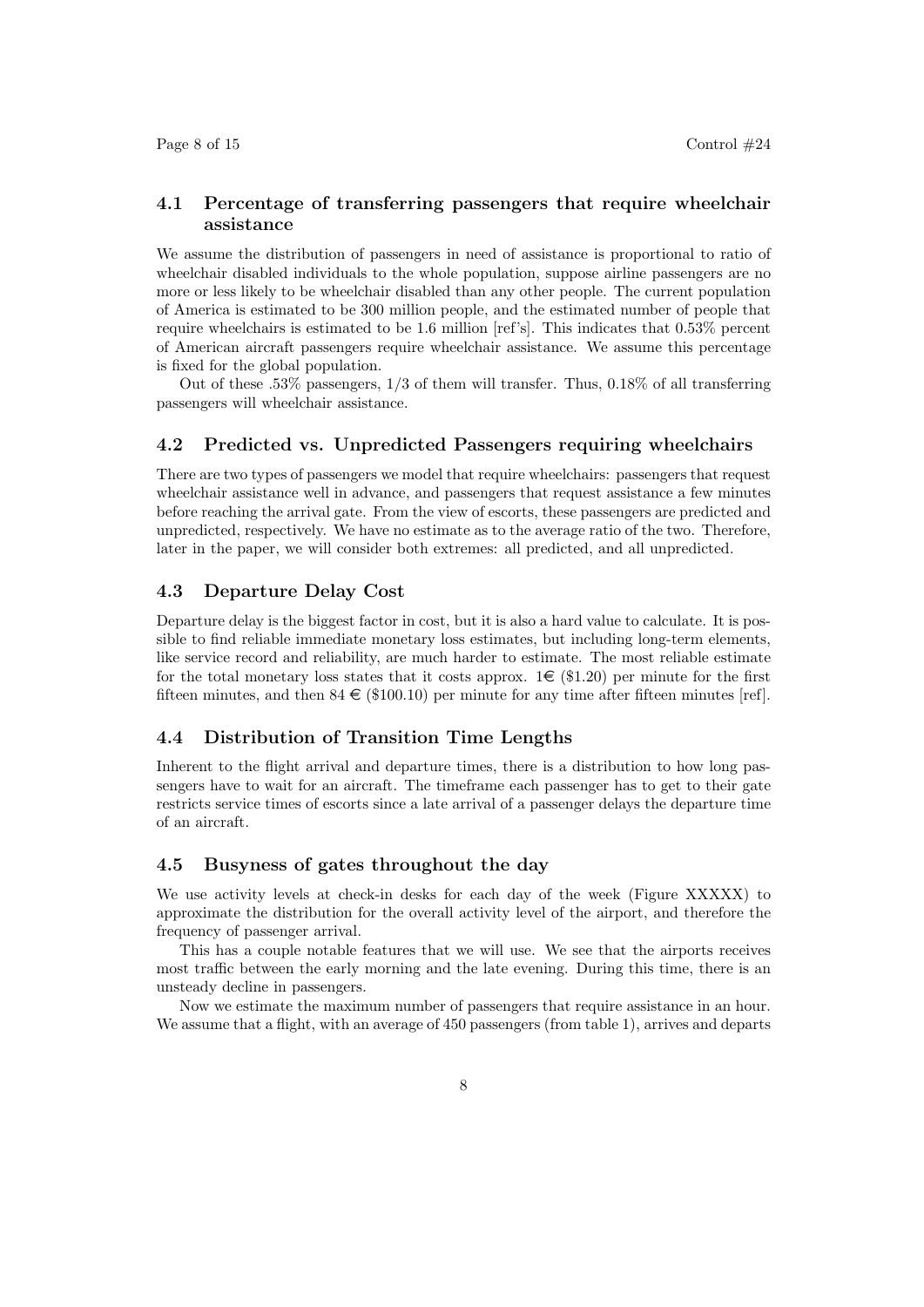within the smallest period in our distribution of transition times, which is 30 minutes, and immediately after departure, another plane arrives, creating the largest volume of passengers possible that arrive at a gate. In section 4.1 we determined the percentage of passengers that require wheelchair assistance (0.18%). Thus, out of the 450 passengers on a flight, we expect there to be 450\*.0018=0.8 passengers that require assistance per half hour, or 1.6 passengers per hour. This computation was for one gate. To get total passengers requiring assistance for all gates controlled by an airline, we multiply by the amount of gates they control. So, if the airport is not a hub for this airline, we expect that  $4*1.6=6.4$  passengers will require assistance per hour. If it is a hub, we expect  $20*1.6=32$  passengers will require assistance per hour. All our other values have had time units of minutes, there we phrase our final result in those units also.

- At an airport where Epsilon Airlines does not have a hub, there are 0.11 passengers per minute arriving at peak times.
- At an airport where Epsilon Airlines has a hub, there are 0.53 passengers per minute that arrive at peak hours.

From figure XXXXXXXXX we know that the least busy period will be 1/2 as busy as the peak time. Therefore:

- At an airport where Epsilon Airlines does not have a hub, there are 0.06 passengers per minute arriving at off-peak times.
- At an airport where Epsilon Airlines has a hub, there are 0.27 passengers per minute that arrive at off-peak hours.

## 5 Wheelchairs

• Key Point: Most costs associated with wheelchairs don't depend on particular policy choices, so they can be safely excluded from cost calculations.

The number of wheelchairs required at a particular time depends on the number of escorts needed at a particular time. Since the number of wheelchairs remains constant throughout the day, we need to make sure there are enough for the entire day. Thus the minimum number of wheelchairs required will be close to the maximum number of escorts during peak hours. Otherwise, during peak hours the escorts without wheelchairs will be useless. As a consequence, the number of wheelchairs is always greater than or equal to the number of escorts.

#### 5.1 Cost of Repairing and Replacing Wheelchairs

A closer look at the cost equation reveals that the number of wheelchairs affects only the repair and replacement cost of wheelchairs and the cost of liability for unstored wheelchairs. Notice that the frequency of repair and replacement for a wheelchair is only proportional to the use of the wheelchair, which is based solely on how many passengers request wheelchair service. So if there are only a few wheelchairs, they will be worn out faster, creating a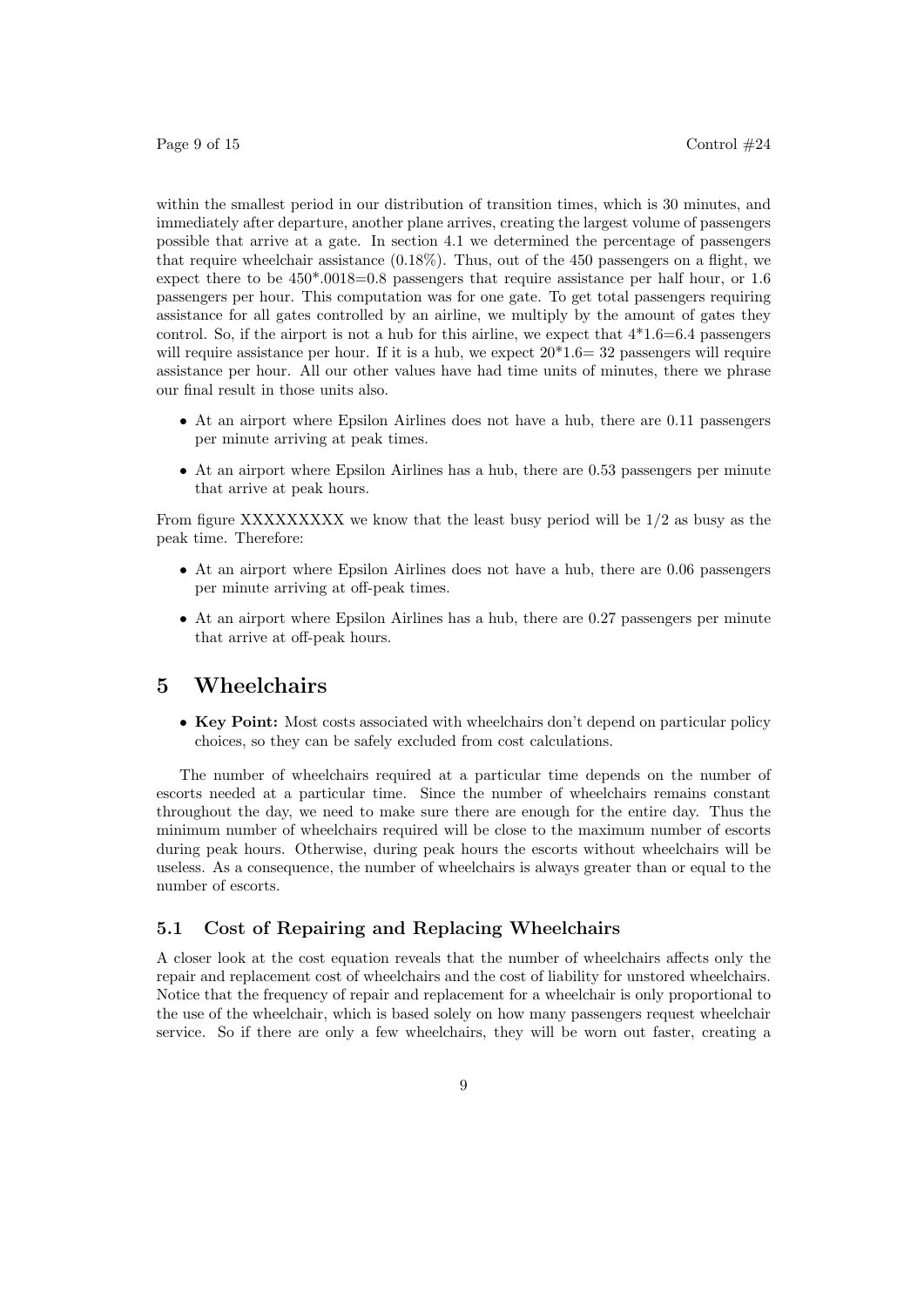higher frequency for replacement. However, if there are many wheelchair, the wear on an individual wheelchair will be less, but the wheelchairs will not have to be replaced as often. So, it is easily argued that maintaining many wheelchairs cost the same as maintaining few wheelchairs when you average over a long period of time. Thus,

$$
A = k_2 W
$$

where A is a constant.

Now we give a reasonable value for  $A$  above. Searching the internet, we estimate that a cheap, but sturdy wheelchair costs around \$300, such as the "Nova 307/309 Transport Wheelchair". We estimate that a single wheelchair will last one year before it is in need of repair, and that it can be repaired a maximum of three times. We estimate that it will cost \$50 to repair one wheelchair, based on typical labor costs for repair services. Therefore, in a three year period, one wheelchair will cost around \$450. This amounts to  $$5 \times 10^{-5}$ dollars a minute for each wheelchair. Now we multiply by the average number of wheelchairs constantly in use to get total cost of wheelchairs per minute, which is approximately 6.4 passengers per hour, or 32 passengers per hour, (.11 passengers per minute and .53 passengers per minute respectively) from section . This eliminates one element of cost in our cost function when trying to find an optimal cost.

#### 5.2 Cost of unstored Wheelchairs

The cost of unstored wheelchairs due to liability is the most intangible and unpredictable monetary value of all the factors that affect total cost. There is only one way we can see that unstored wheelchairs affect cost - lawsuits due to personal injury of passengers. However, we have nowhere to begin in estimating how much these law suits will cost much less the frequency of them. We can disregard this factor if we impose a policy that maximizes storage of wheelchairs when not in use.

## 6 Storage

#### 6.1 Storage Room Cost

Another cost associated with wheelchairs is storage, which can also be simplified greatly. For a short-term policy we cannot control storage. However, for the long term, we can specify where storage should be created in order to decrease the size of unstored wheelchairs (if it will decrease total cost).

Here, we assume each storage room is a humble size of  $6x4$  ft. Thus, given the wheelchair specified above, with dimensions (.75 w x 4 h x 1.5 d) ft<sup>3</sup> when folded, we can store two rows of wheelchairs on top of each other and two rows of wheelchairs next to each other on the ground, where each row contains 8 wheelchairs. Thus we can store an estimated  $8 * 2 * 2 = 32$  wheelchairs in one storage room.

We also do not have any information on the price of using storage. In effect, the airline is renting this space from the airline in the same way a person rents an apartment. Therefore we assume, under the realization that we have no better approach, that the cost of renting this room is the same as renting an apartment. By looking at a variety of single room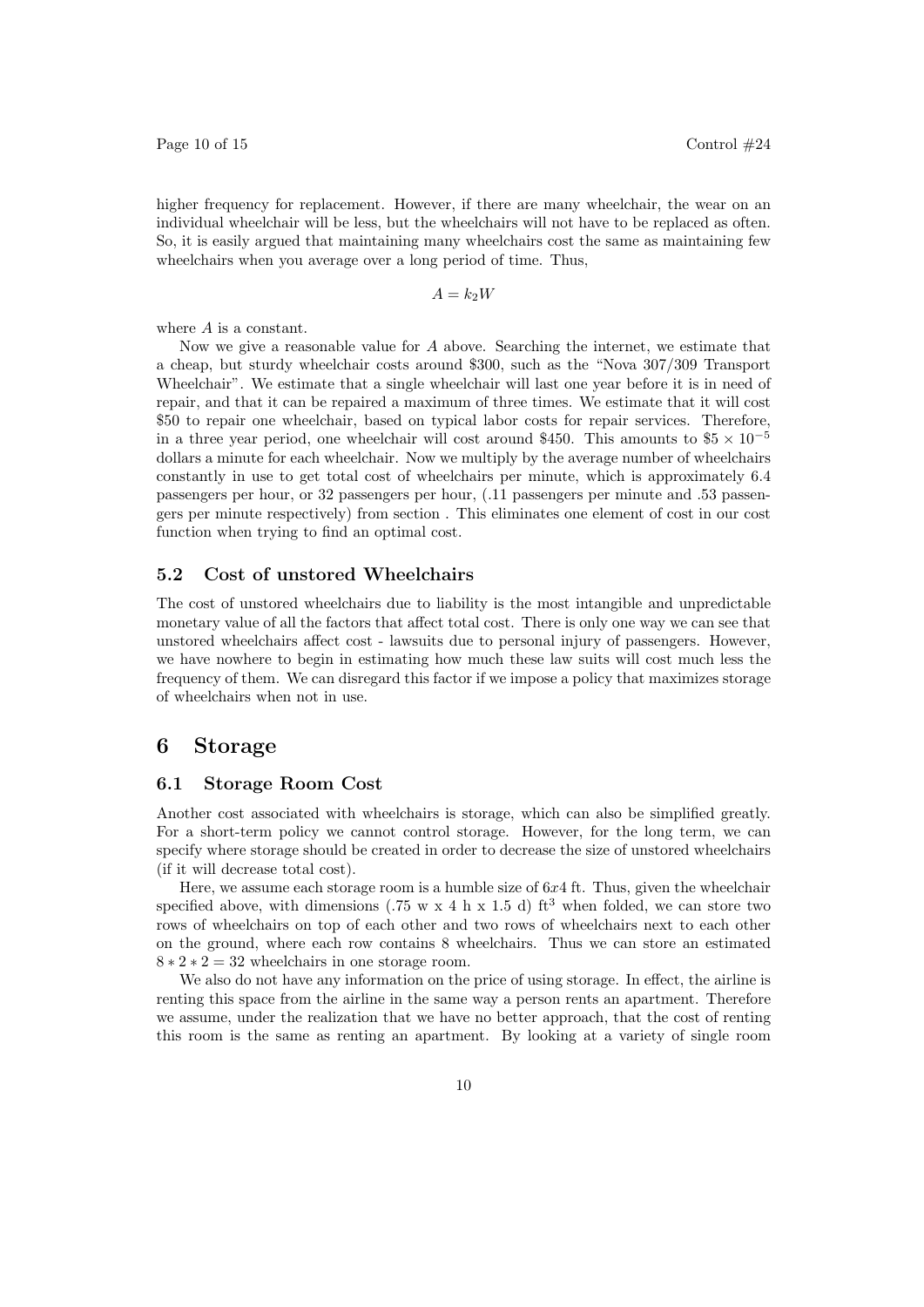apartments, we get an average of \$400 a month. Thus,  $k_4 = $0.009$  per minute, where  $k_4$  is defined in the the section titled "cost".

### 7 Escorts

• Key Point: We can now develop a simple policy for optimal allocation and movement of escorts to minimize total cost.

#### 7.1 Quick Review of Accomplishments So Far

Up until this point we have been simplifying the cost equation as much as possible. In all, we have already modeled three of the five terms. Through argument, we have deduced that  $k_2W$  is a factor that we cannot change- it only depends on the amount of use of a wheelchair which happens to be uncontrollable. We have deduced a value of  $k_4$  on a flaky (but reasonably so), analogy between using storage and renting apartments. We deduced that in order for  $k_4$  to be nearly zero, we must impose a policy that minimizes the amount of unused, unstored wheelchairs. Thus, the amount of storage, S, will have to be adequate to store all the wheelchairs (Approx  $32 * S \geq W$ ). Finally, we have concluded that  $W >= max(E).$ 

#### 7.2 Estimating Necessary Number of Escorts

In this section, we will get an estimate on the number of escorts required in order to minimize the cost between escort salary and departure delay cost. We will make arguments, based mostly on policy considerations that will give us a range of final costs.

Firstly, it is easy to estimate the salary,  $k_1$ , of a single escort. It will be in the vicinity of \$8.00 and hour, or \$.13 a minute.

The number of escorts that need to work will be proportional to both the distance the passengers need to travel and on the number of passengers that need wheelchair assistance. There will be a certain number of wheelchair users that will be registered ahead of schedule, but then there are going to be a certain number that will not be. The total number of these passengers will be directly proportional to how busy the airport is at that time. We have already computed that a busy schedule is where .11 passengers per flight arrive at an airport per minute if the airport is not a hub, and .53 passengers per flight if it is a hub.

#### 7.2.1 First Approximation

Let us look at the most basic case to estimate the maximum number of escorts neededwhich does not necessarily reflect most optimal cost. Consider the case where there are as many escorts as the amount of passengers that require assistance during the span of time it takes a single escort to escort a passenger across the airport. Therefore, no passenger will have to wait for assistance because there is an escort available to help (assuming an available escort is nearby). In this way, there will be absolutely no flight delay since the passenger is assumed to be able to get to the location on time if they do not have to wait (otherwise the scheduling would be unreasonable). This assumes that the distribution of escorts will be roughly constant throughout the distribution of gates Epsilon Airlines controls.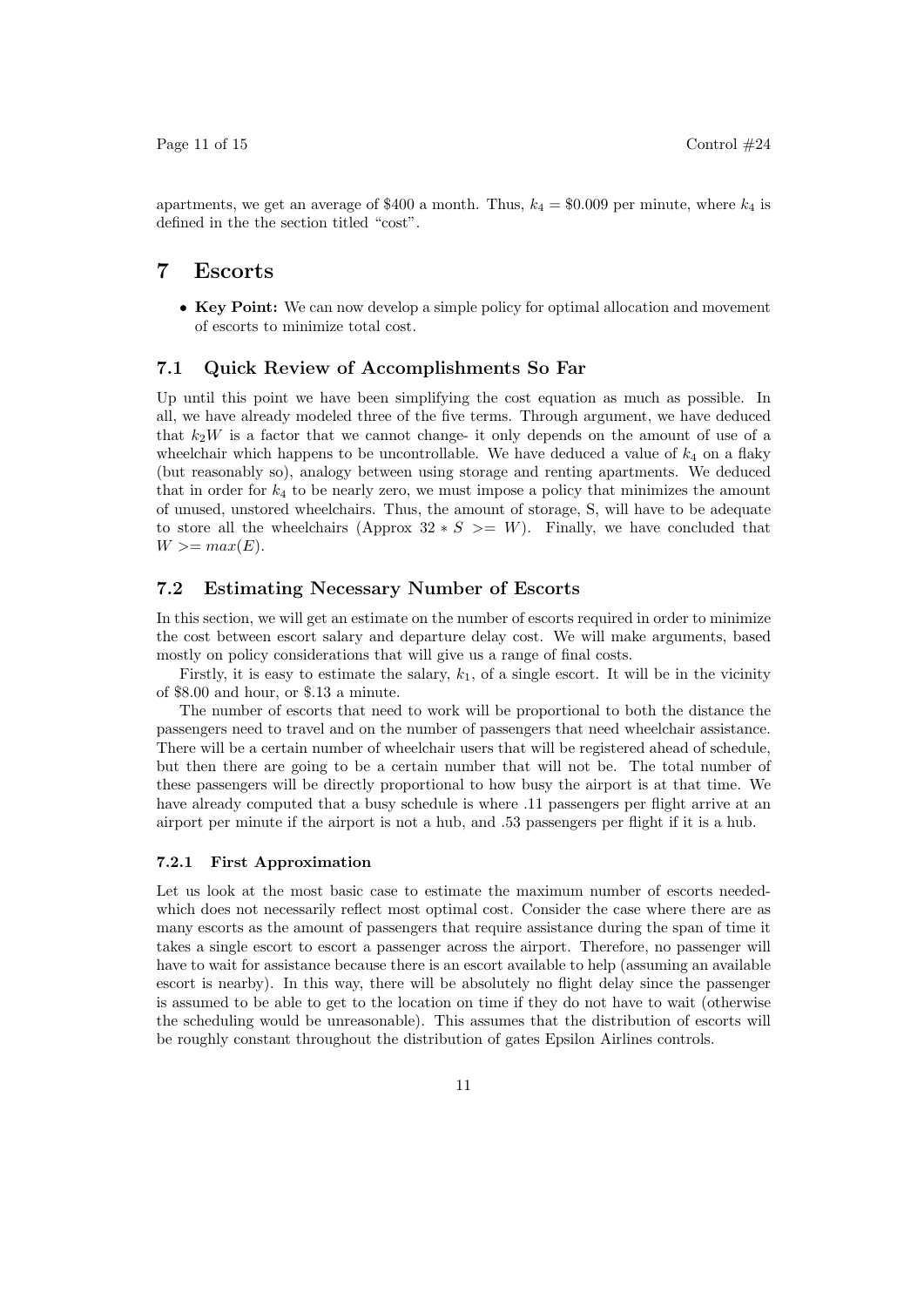Page 12 of 15 Control  $\#24$ 

#### 7.2.2 Effect of First Approximation on Cost in an airport withOUT an Epsilon Airlines hub

If the airport is not a hub for Epsilon Airlines, then satisfying the first approximation is absolutely arbitrary- just have all escorts and wheelchair near the four gates. Ideally, wheelchair storage will be within a minute or two walking distance way.

Now we compute the number of needed escorts for this approximation. The average walking time for an escort is either 5, 10, 15, or 20 minutes one way dependent on which configuration the terminal is in. We know the escort will have to make a round trip to get back to the Epsilon Airline gates. Thus the time a single escort is away will be double the numbers given above. We multiply this number by how many require help per minute $(=11)$ . Thus the number of escorts needed during peak times is 1.1, 2.2, 3.3, and 4.4 respectively.

We are given that the number of wheelchairs must be greater than the number of escorts at peak time. Thus we need 2, 3, 4, and 5 wheelchairs. Each of these fits into a single storage room, thus there is not need for more than one room. Calculating cost for all three of these situations we get:

> $C_1 = .13(1.1) + .00032(2) + .009(1) + 0 = $0.15$ per minute  $C_2 = .13(2.2) + .00032(3) + .009(1) + 0 = $0.30$ per minute  $C_3 = .13(3.3) + .00032(4) + .009(1) + 0 = $0.44$  per minute  $C_4 = .13(4.4) + .00032(5) + .009(1) + 0 = $0.58$ per minute

Now, the cost per minute for low number of passengers (0.06) gives the number escorts to be .60, 1.2, 1.8, and 2.4 respectively:

> $C_1 = .13(.60) + .00032(2) + .009(1) + 0 = $0.087$  per minute  $C_2 = .13(1.2) + .00032(3) + .009(1) + 0 = $0.17$ per minute  $C_3 = .13(1.8) + .00032(4) + .009(1) + 0 = $0.24$  per minute  $C_4 = .13(2.4) + .00032(5) + .009(1) + 0 = $0.32$ per minute

Now, to a relatively good approximation, we can average the two costs for each configuration of airport and multiply by the operational hour of the day given by figure XXXXXXX (approx 15 hours a day), and then by how many days in a year to get the budget required for a year. The annual costs are:

> $C_1 = $62,000$  $C_2 = $120,000$  $C_3 = $180,000$  $C_4 = $240,000$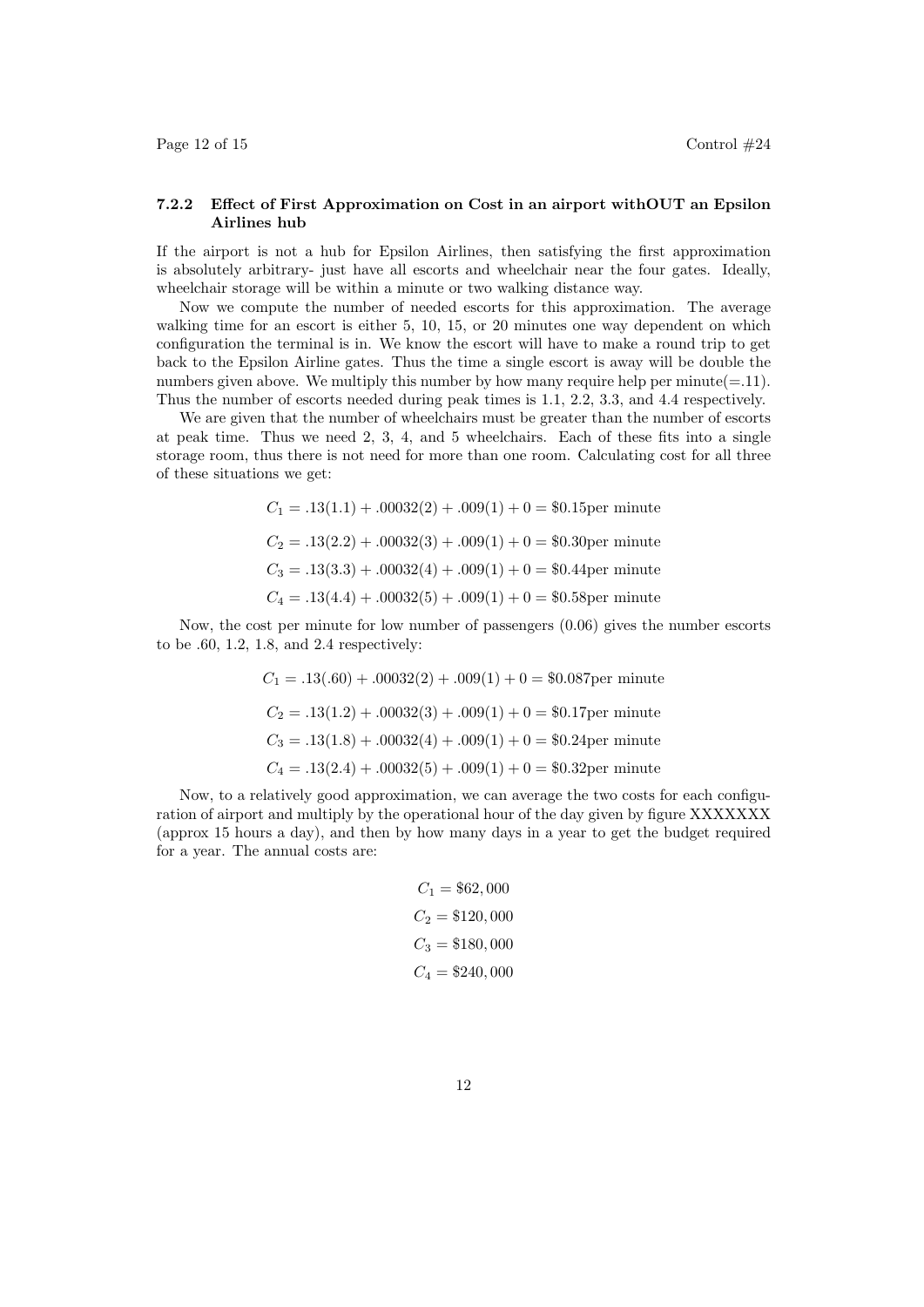Page 13 of 15 Control  $\#24$ 

#### 7.2.3 Effect of First Approximation on Cost in an airport WITH an Epsilon Airlines hub

We the same method as above, except that we use a different value for peak passenger arrival rate and low passenger arrival rate (.53 and .27 respectively).

We get the following equations:

-Peak

$$
C_1 = .13(5.3) + .00032(6) + .009(2) + 0 = $0.71
$$
 per minute  

$$
C_2 = .13(10.6) + .00032(11) + .009(2) + 0 = $1.40
$$
 per minute  

$$
C_3 = .13(15.9) + .00032(16) + .009(2) + 0 = $2.09
$$
 per minute  

$$
C_4 = .13(21.2) + .00032(22) + .009(2) + 0 = $2.78
$$
 per minute

-Low

$$
C_1 = .13(2.7) + .00032(6) + .009(2) + 0 = $0.37
$$
 per minute  

$$
C_2 = .13(5.4) + .00032(11) + .009(2) + 0 = $0.72
$$
 per minute  

$$
C_3 = .13(8.1) + .00032(16) + .009(2) + 0 = $1.08
$$
 per minute  

$$
C_4 = .13(10.8) + .00032(22) + .009(2) + 0 = $1.43
$$
 per minute

This gives us a annual cost of:

$$
C_1 = $280,000
$$
  
\n
$$
C_2 = $560,000
$$
  
\n
$$
C_3 = $830,000
$$
  
\n
$$
C_4 = $1,100,000
$$

#### 7.2.4 Second Approximation- the most accurate and optimal cost

Just by looking at the costs, it is clear that the majority of the budget for the wheelchair service pays the salaries of the escorts. One easy argument can be made to show that this is not optimal: not every passenger needs to get to their gate without a waiting period since their flights do not necessarily leave right away. So, decreasing the number of escorts by a certain amount has no consequence, assuming that escorts attend to the most needy passengers first. However, there is no change in distribution of passengers.

Looking at the figure for transfer time, we see that only a rare amount of passengers have flights that leave within 50 minutes of there arrival time, and a majority of them leave after an hour or more the time they arrive at the airport. Since it takes an average of 10, 20, 30, and 40 minutes, depending on concourse configuration, for an escort to serve an individual, we can argue that the single concourse terminal has to only hire 10/50 of the original escorts, the two pier terminal can hire 20/50 of the original escorts, the two satellite and four pier terminals can higher 30/50 of the original escorts, and the four satellite terminal configuration airport need to higher 40/50 of the original escorts.

Thus, the annual costs for airports without a hub are:

$$
C_1 = \$12,000
$$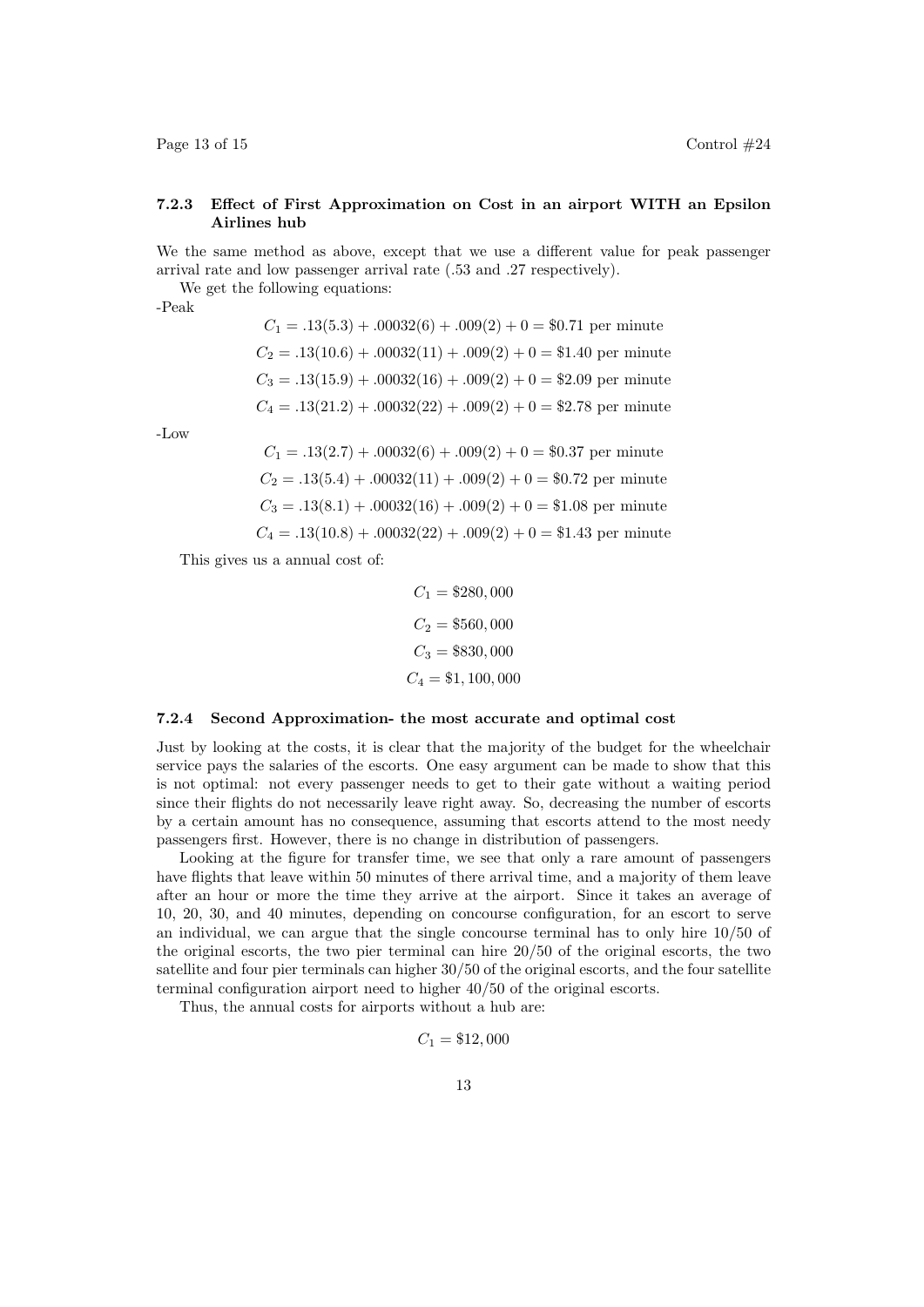```
C_2 = $48,000C_3 = $110,000C_4 = $190,000C_1 = $79,000C_2 = $220,000C_3 = $490,000C_4 = $870,000.
```
and with a hub:

# 8 Conclusion

Since we do not know which terminal configuration this model is going to apply to, we conclude that the maximum cost for an airport with a hub is \$870,000 and for an airport without a hub is \$190,000 annually.

This is a relatively good model because it produces a policy that is easy to follow. Escorts simply evenly distribute themselves around gates that are controlled by Epsilon Airlines. If the airport is a hub for this airline, then the escorts distribute themselves around storage rooms so they quickly get wheelchairs from storage on que.

The model does have its share of problems. Many of the statistics were impossible to find, so they had to be approximated. In these cases, we had nothing to compare to verify the reasonableness of our assumptions. This exemplified by our estimate for the cost of a 6x4 ft<sup>2</sup> storage facility. If more information was provided to us by Epsilon Airlines, many of these problems could be remedied.